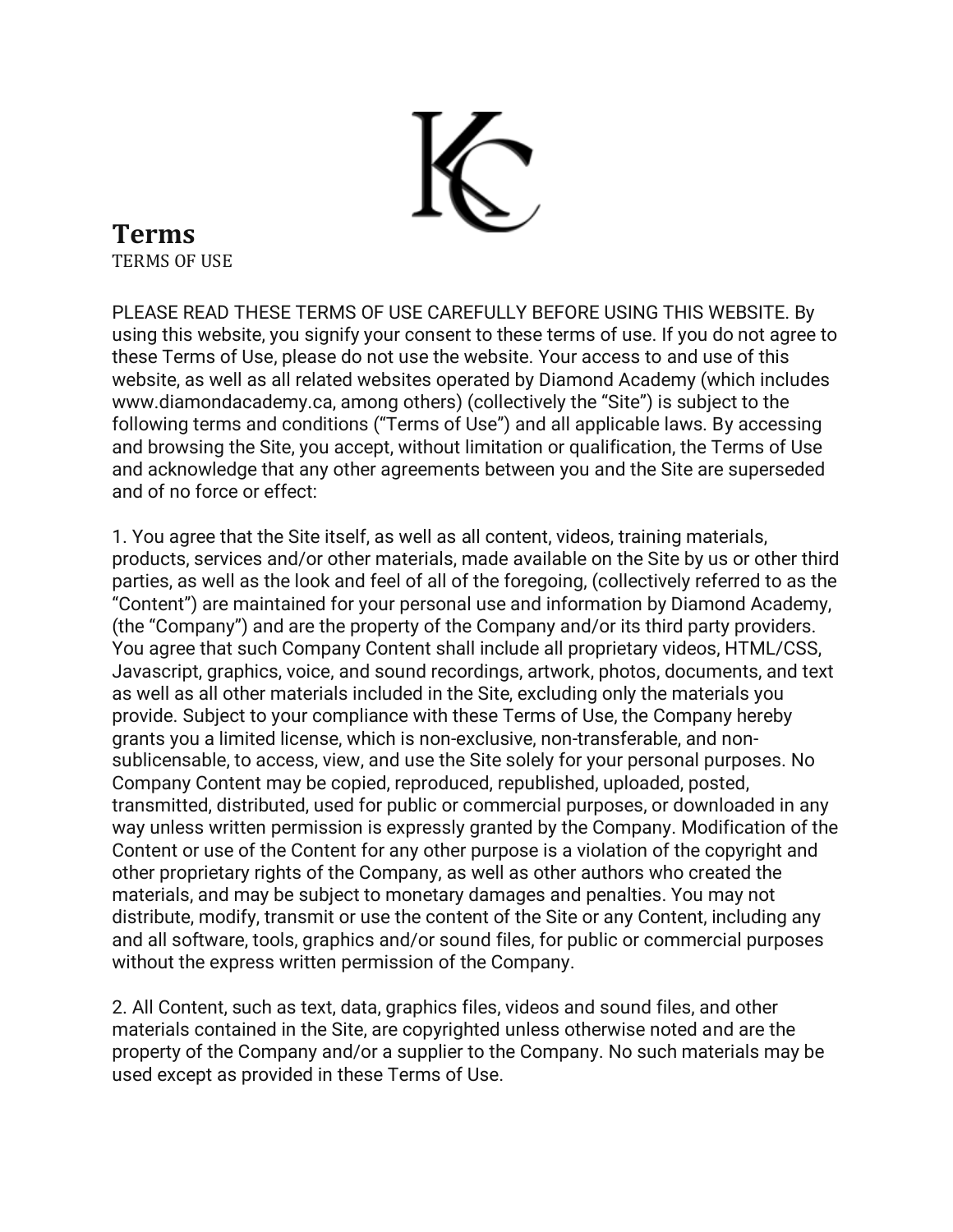3. All trade names, trademarks, and images and biographical information of people used in the Company Content and contained in the Site, including without limitation the name and trademark "Diamond Academy", are either the property of, or used with permission by, the Company. The use of Content by you is strictly prohibited unless specifically permitted by these Terms of Use. Any unauthorized use of Content may violate the copyright, trademark, and other proprietary rights of the Company and/or third parties, as well as the laws of privacy and publicity, and other regulations and statutes. Nothing contained in this Agreement or in the Site shall be construed as granting, by implication or otherwise, any license or right to use any Trademark or other proprietary information without the express written consent of the Company or thirdparty owner. The Company respects the copyright, trademark and all other intellectual property rights of others. The Company has the right, but has no obligation, to remove content and accounts containing materials that it deems, in its sole discretion, to be unlawful, offensive, threatening, libelous, defamatory, pornographic, obscene or otherwise objectionable or violates any party's intellectual property or these Terms of Use. If you believe that your intellectual property rights are being violated and/or that any work belonging to you has been reproduced on the Site or in any Content in any way, you may notify Company at info@diamondacademy.ca Please provide your name and contact information, the nature of your work and how it is being violated, all relevant copyright and/or trademark registration information, the location/URL of the violation, and any other information you believe is relevant.

4. While the Company uses reasonable efforts to include accurate and up-to-date information in the Site, the Company makes no warranties or representations as to its accuracy. The Company assumes no liability or responsibility for any errors or omissions in the content of the Site.

5. When you register with the Company and/or this Site, you expressly consent to receive any notices, announcements, agreements, disclosures, reports, documents, communications concerning new products or services, or other records or correspondence from the Company. You consent to receive notices electronically by way of transmitting the notice to you by email.

6. If you send comments or suggestions about the Site to the Company, including, but not limited to, notes, text, drawings, images, designs or computer programs, such submissions shall become, and shall remain, the sole property of the Company. No submission shall be subject to any obligation of confidence on the part of the Company. The Company shall exclusively own all rights to (including intellectual property rights thereto), and shall be entitled to unrestricted use, publication, and dissemination as to all such submissions for any purpose, commercial or otherwise without any acknowledgment or compensation to you.

7. The Company shall use commercially reasonable efforts to restrict unauthorized access to our data and files. However, no system whether or not password protected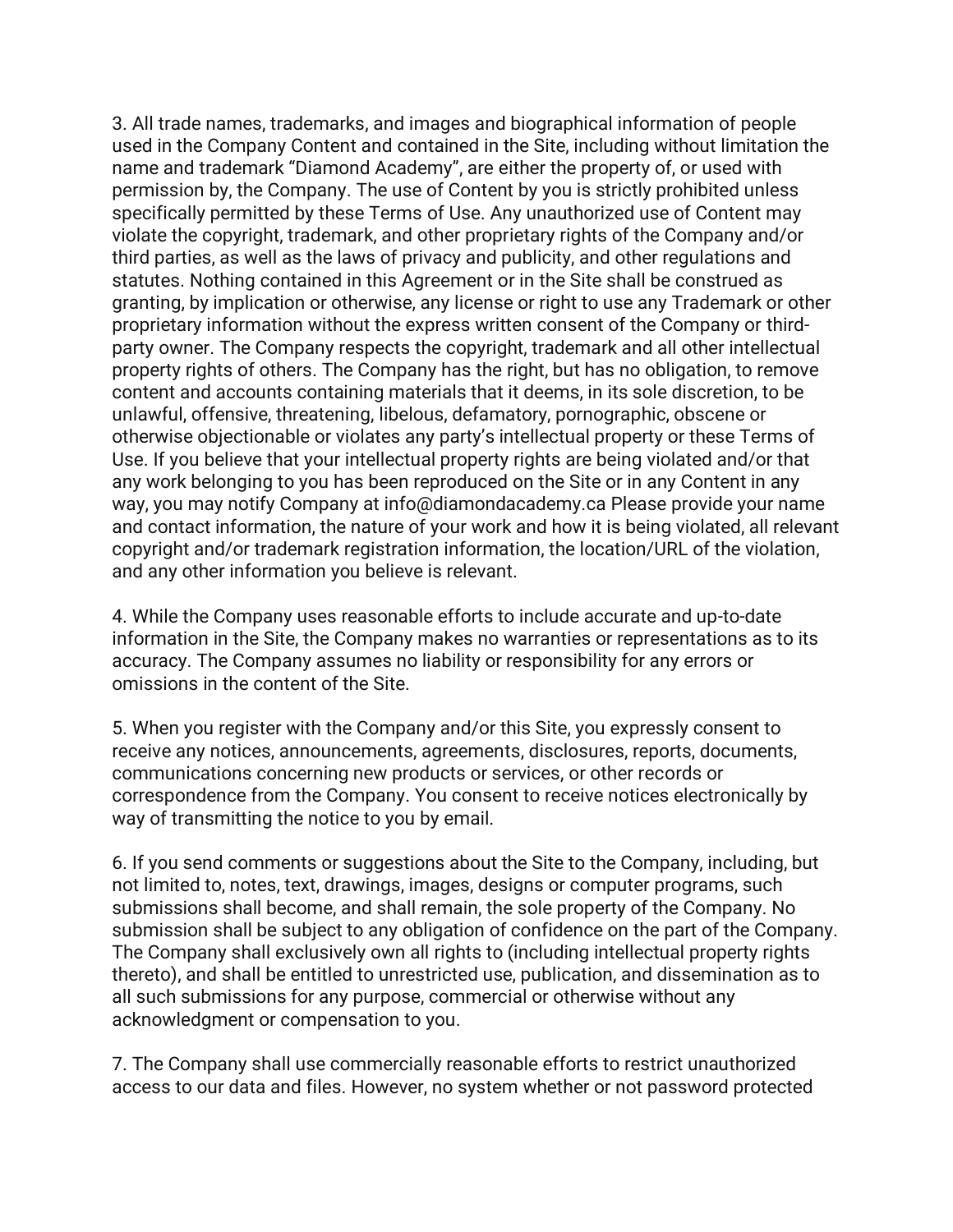can be entirely impenetrable. You acknowledge that it may be possible for an unauthorized third party to access, view, copy, modify, or distribute the data and files you store using the Site. Use of the Site is completely at your own risk.

8. The Company will not intentionally disclose any personally identifying information about you to third parties, except where the Company, in good faith, believes such disclosure is necessary to comply with the law or enforce these Terms of Use. By using the Site, you signify your acceptance of the Company's Privacy Policy, www.diamondacademy.ca/privacy-policy. If you do not agree with this Privacy Policy, in whole or part, please do not use this Site.

9. NEITHER THE COMPANY NOR ANY OTHER PARTY INVOLVED IN CREATING, PRODUCING, OR MAINTAINING THE SITE AND/OR ANY CONTENT ON THE SITE SHALL BE LIABLE UNDER ANY CIRCUMSTANCES FOR ANY DIRECT, INCIDENTAL, CONSEQUENTIAL, INDIRECT, OR PUNITIVE DAMAGES ARISING OUT OF YOUR ACCESS TO OR USE OF THE SITE. WITHOUT LIMITING THE FOREGOING, ALL CONTENT ON THE SITE IS PROVIDED "AS IS" WITHOUT WARRANTY OF ANY KIND, EITHER EXPRESSED OR IMPLIED, INCLUDING, BUT NOT LIMITED TO, THE IMPLIED WARRANTIES OF MERCHANTABILITY OR FITNESS FOR A PARTICULAR PURPOSE. THE COMPANY DOES NOT WARRANT OR MAKE ANY REPRESENTATIONS REGARDING THE USE OF THE MATERIALS IN THE SITE, THE RESULTS OF THE USE OF SUCH MATERIALS, THE SUITABILITY OF SUCH MATERIALS FOR ANY USER'S NEEDS OR THE LIKELIHOOD THAT THEIR USE WILL MEET ANY USER'S EXPECTATIONS, OR THEIR CORRECTNESS, ACCURACY, RELIABILITY, OR CORRECTION. THE COMPANY LIKEWISE DOES NOT WARRANT OR MAKE ANY REPRESENTATIONS OR GUARANTEES THAT YOU WILL EARN ANY MONEY USING THE SITE OR THE COMPANY'S TECHNOLOGY OR SERVICES. YOU ACCEPT ALL RESPONSIBILITY FOR EVALUATING YOUR OWN EARNING POTENTIAL AS WELL AS EXECUTING YOUR OWN BUSINESS AND SERVICES. YOUR EARNING POTENTIAL IS ENTIRELY DEPENDENT ON YOUR OWN PRODUCTS, IDEAS, TECHNIQUES; YOUR EXECUTION OF YOUR BUSINESS PLAN; THE TIME YOU DEVOTE TO THE PROGRAM, IDEAS AND TECHNIQUES OFFERED AND UTILIZED; AS WELL AS YOUR FINANCES, YOUR KNOWLEDGE AND YOUR SKILL. SINCE THESE FACTORS DIFFER AMONG ALL INDIVIDUALS, THE COMPANY CANNOT AND DOES NOT WARRANT OR MAKE ANY REPRESENTATIONS OR GUARANTEES REGARDING YOUR SUCCESS OR INCOME LEVEL. THE COMPANY DOES NOT WARRANT THAT USE OF THE MATERIALS WILL BE UNINTERRUPTED OR ERROR FREE, THAT DEFECTS WILL BE CORRECTED, OR THAT THIS SITE, THE CONTENT, AND/OR THE MATERIALS AVAILABLE ON THIS SITE ARE FREE FROM BUGS OR VIRUSES OR OTHER HARMFUL COMPONENTS. YOU ASSUME ALL RESPONSIBILITY FOR THE COST OF ALL NECESSARY REPAIRS OR CORRECTIONS. THE COMPANY SHALL NOT BE RESPONSIBLE FOR ANY PERFORMANCE OR SERVICE PROBLEMS CAUSED BY ANY THIRD-PARTY WEBSITE OR THIRD PARTY SERVICE PROVIDER. ANY SUCH PROBLEM SHALL BE GOVERNED SOLELY BY THE AGREEMENT BETWEEN YOU AND THAT PROVIDER. Please note that the applicable jurisdiction may not allow the exclusion of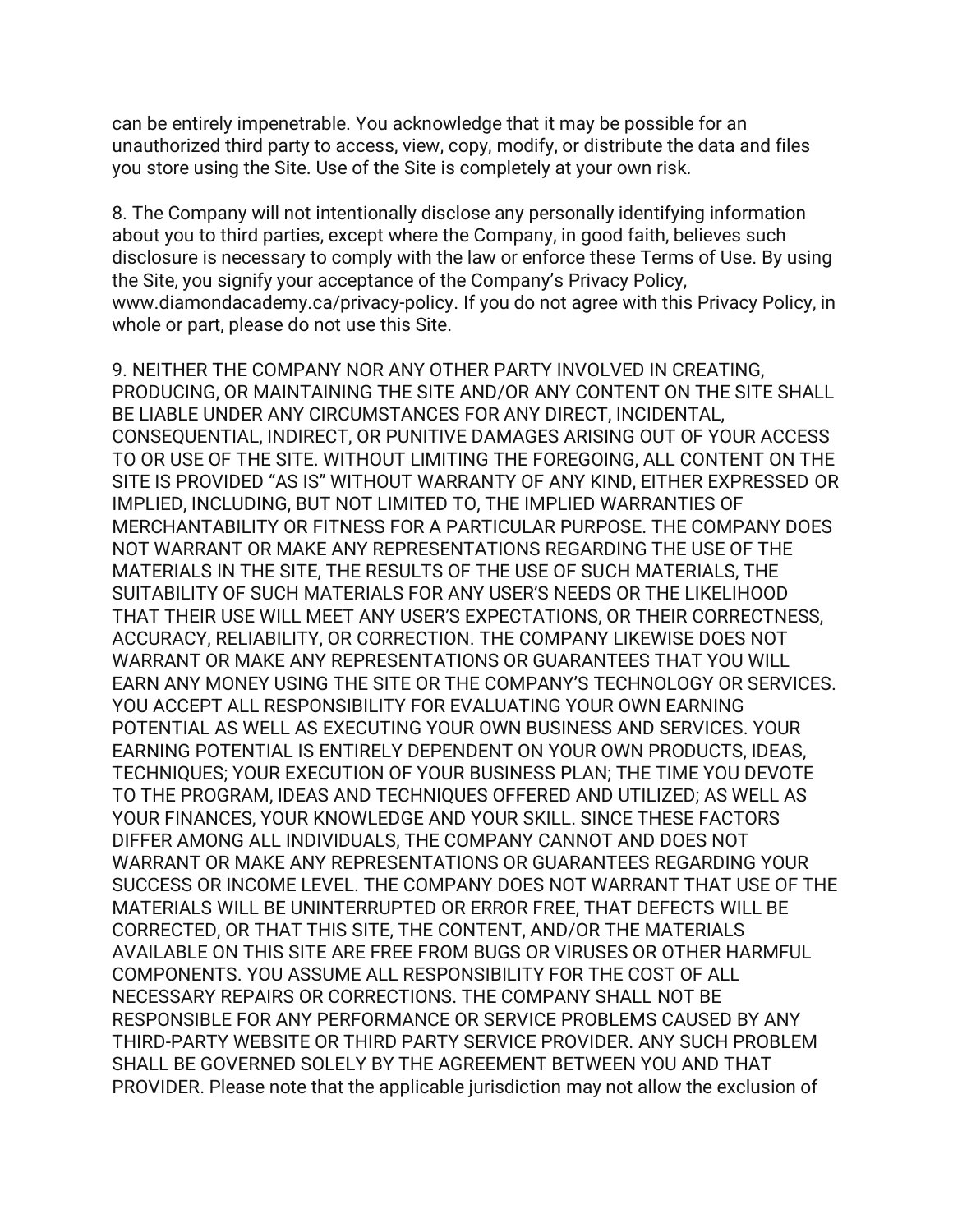implied warranties. Some of the above exclusions may thus not apply to you.

10. THE COMPANY SHALL NOT BE RESPONSIBLE FOR ANY PERFORMANCE OR SERVICE PROBLEMS CAUSED BY ANY THIRD-PARTY WEBSITE OR THIRD PARTY SERVICE PROVIDER (including, for example, your web service provider service, Stripe payment services, your software and/or any updates or upgrades to that software). ANY SUCH PROBLEM SHALL BE GOVERNED SOLELY BY THE AGREEMENT BETWEEN YOU AND THAT PROVIDER. THE COMPANY RESERVES THE RIGHT TO DETERMINE, IN ITS SOLE DISCRETION, WHETHER THE COMPANY IS RESPONSIBLE FOR ANY SUCH MALFUNCTION OR DISRUPTION. THE COMPANY ALSO RESERVES THE RIGHT TO LIMIT YOUR USE OF THE SITE AND/OR THE CONTENT OR TO TERMINATE YOUR ACCOUNT SHOULD THE COMPANY DETERMINE THAT YOU HAVE VIOLATED THESE TERMS OF USE, OR THAT YOU HAVE VIOLATED ANY OTHER RULES OR CONDITIONS OF THE COMPANY. THE COMPANY RESERVES THE RIGHT TO REFUSE ACCESS TO THE SITE AND/OR THE COMPANY'S CONTENT, PRODUCTS AND/OR SERVICES TO ANYONE IN ITS SOLE DISCRETION. THE COMPANY RESERVES THE RIGHT TO DETERMINE, IN ITS SOLE DISCRETION, WHETHER THE COMPANY IS RESPONSIBLE FOR ANY SUCH MALFUNCTION OR DISRUPTION. THE COMPANY MAY, IN ITS SOLE DISCRETION, REFUND THE INITIAL FEE CHARGED FOR ANY USE OF THE SITE AND/OR ANY CONTENT OR A PRO-RATA PORTION THEREOF CONSISTENT WITH THE COMPANY'S REFUND POLICY. THE COMPANY SHALL REFUSE ANY REFUND THIRTY (30) DAYS AFTER YOUR PAYMENT FOR USE OF THE SITE AND/OR ANY CONTENT, EITHER PURSUANT TO THE COMPANY'S CUSTOMER LICENSE AGREEMENT OR OTHERWISE, REGARDLESS OF THE REASON FOR DISRUPTION.

11. IN NO EVENT SHALL THE COMPANY BE LIABLE FOR ANY SPECIAL, INCIDENTAL, INDIRECT, PUNITIVE, RELIANCE OR CONSEQUENTIAL DAMAGES, WHETHER FORESEEABLE OR NOT, INCLUDING, BUT NOT LIMITED TO, DAMAGE OR LOSS OF PROPERTY, EQUIPMENT, INFORMATION OR DATA, LOSS OF PROFITS, REVENUE OR GOODWILL, COST OF CAPITAL, COST OF REPLACEMENT SERVICES, OR CLAIMS FOR SERVICE INTERRUPTIONS OR TRANSMISSION PROBLEMS, OCCASIONED BY ANY DEFECT IN THE SITE, THE CONTENT, AND/OR RELATED MATERIALS, THE INABILITY TO USE SERVICES PROVIDED HEREUNDER OR ANY OTHER CAUSE WHATSOEVER WITH RESPECT THERETO, REGARDLESS OF THEORY OF LIABILITY. THIS LIMITATION WILL APPLY EVEN IF THE COMPANY HAS BEEN ADVISED OR IS AWARE OF THE POSSIBILITY OF SUCH DAMAGES.

12. You agree to indemnify and hold the Company and each of its directors, officers employees, and agents, harmless from any and all liabilities, claims, damages and expenses, including reasonable attorney's fees, arising out of or relating to (i) your breach of this Agreement, (ii) any violation by you of law or the rights of any third party, (iii) any materials, information, works and/or other content of whatever nature or media that you post or share on or through the Site, (iv) your use of the Site or any services that the Company may provide via the Site, and (v) your conduct in connection with the